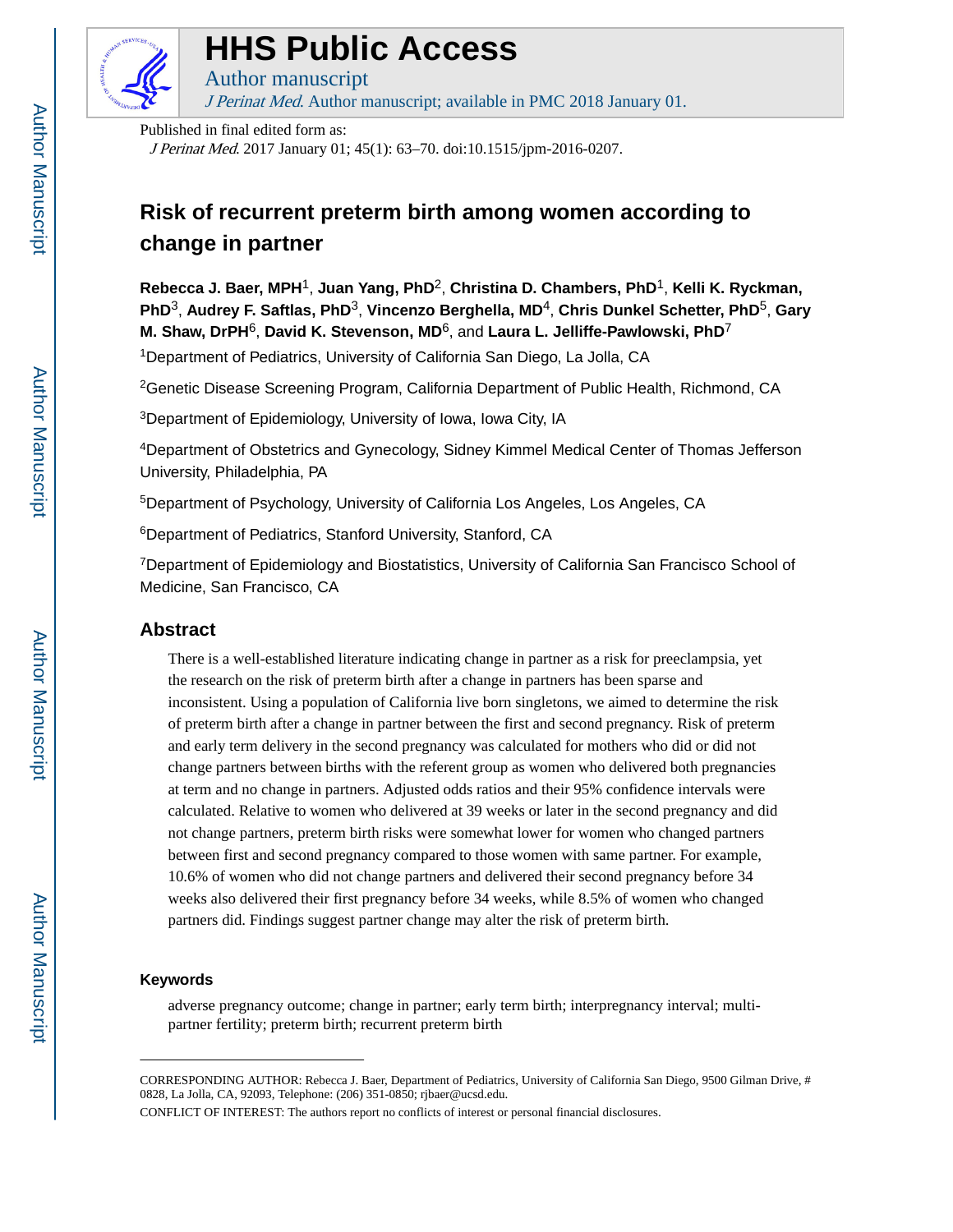## **Introduction**

Nearly one in five women between the ages of 41 and 49 in the United States have children with more than one partner. This percentage is higher among black and Hispanic women.(1, 2)

Partner change has been studied as a risk factor for adverse pregnancy outcomes such as preeclampsia, preterm birth, and birth defects.(3–10) There is a well-established literature indicating change in partners as a risk factor for preeclampsia,(3–7) while the research on the risk of preterm birth after a change in partners has been sparse and findings have been inconsistent.(3, 5, 8, 9) Studying pregnancy outcomes for women who change partners is complex, due to the many potential confounding factors that distinguish women who change partners from those who do not. Notable factors include maternal age, race/ethnicity, psychosocial and sociodemographic influences, interpregnancy interval and underlying medical conditions.(11, 12)

Low immunologic tolerance to new paternal antigens has been suggested as a mechanism to explain an association of partner change with increased risk of adverse pregnancy outcomes. Specifically, paternal antigen exposure is posited to facilitate maternal immune adaption during extended periods of sexual cohabitation.(13) Recent work demonstrating an increased risk of preeclampsia among women with low cumulative exposure to paternal seminal fluid supports such an immune-based mechanism.(14, 15) Additionally, paternal human leukocyte antigen (HLA) sharing has been suggested to have an influence on risk of preterm birth.(8, 15) Other mechanisms may be psychosocial such as increased level of stress, reduced support, or change in financial status or social capital.(3)

In this study, we analyzed the association of change in partner on the subsequent risk of preterm birth in a large sample of California births. We considered and adjusted for confounding factors such as race/ethnicity, maternal age, smoking status, maternal education, payment for delivery, hypertension, diabetes and interpregnancy interval and examined risk of preterm birth by gestational age at previous birth.

### **Materials and methods**

In this retrospective cohort study, the sample included mothers who delivered their first two singleton live births in California from 2005 through 2011. All women were nulligravida in their first delivery and did not report a termination or fetal demise between pregnancies. Pregnancies after the first two live births, even in the same study period, were not considered in these analyses. The sample contained linked baby birth certificate and maternal and baby hospital discharge records available through the California Office of Statewide Health Planning and Development. Sample selection proceeded by first identifying women based on vital statistics birth certificate files, using linkage algorithms that leveraged identifiers and other data including first and last name (married or maiden), date and place of maternal birth, address, phone number, and reported month and year of birth of the first pregnancy as reported in the second. The sample was restricted to both pregnancies delivering between 20 to 44 weeks gestation and excluded women with missing information for name or birth date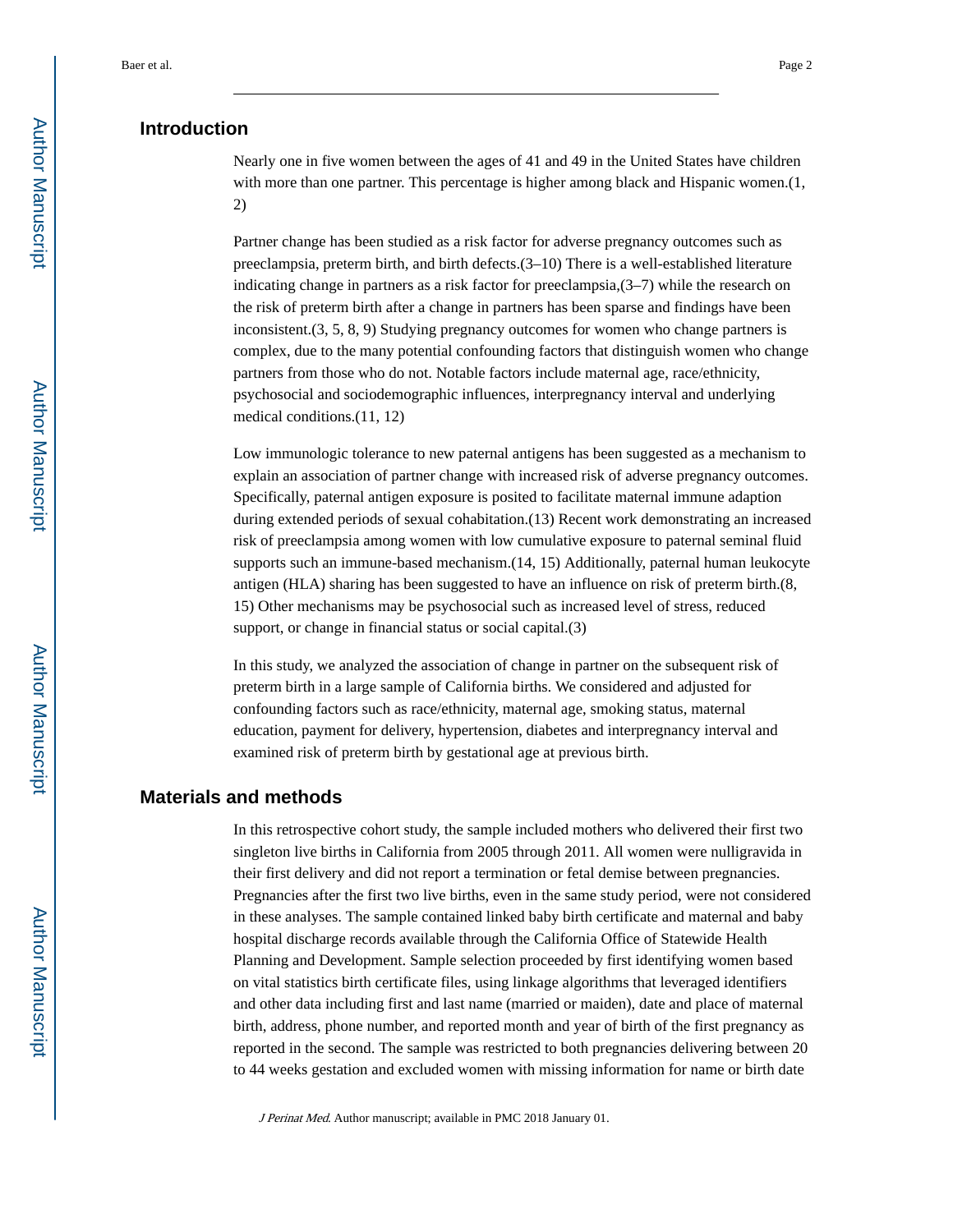of infant's father, length of interpregnancy interval, or who had an infant with a major malformation. (Figure 1).

To determine the risk of preterm birth after a partner change between a first and second pregnancy, we began by subgrouping the women by gestation at birth in the second pregnancy  $\approx$  34, 34–36, 37–38, and  $\approx$  39 weeks). We then analyzed the risk of short gestation length of the second pregnancy  $\langle$  <34, 34–36, and 37–38 weeks) in association with partner change with gestational length in the first pregnancy as an effect modifier ( $p < 0.05$ ) based on test for heterogeneity). Length of gestation in the first pregnancy was divided into these same four categories of gestation as the length of gestation in their second pregnancy. Adjusted logistic regression models were used to examine the relationship between a change in partners between pregnancies and short gestational age in the second pregnancy  $\left( \langle 34, 34 \rangle \right)$ 36, 37–38 weeks) among women who had gestational age at < 34, 34–36, and 37–38 weeks versus ≥ 39 weeks in the first pregnancy by calculating odds ratios (ORs) and their 95% confidence intervals (CIs).

Factors considered as potential covariates included maternal characteristics and obstetric factors derived from birth certificate and hospital discharge records including race/ethnicity, maternal age, smoking status, maternal education, Medi-Cal payment for the delivery (California's low income health insurance), hypertension during pregnancy, and diabetes. Smoking was coded as yes if reported on the birth certificate or the hospital discharge record. Coding for hypertension (any, preexisting with and without preeclampsia, gestational with and without preeclampsia), diabetes (any, preexisting, and gestational), was based on the International Classification of Disease, 9th Revision, Clinical Modification (ICD-9-CM) (16) four digit codes contained in the hospital discharge files. Interpregnancy interval was estimated as months from the birthdate of first pregnancy to conception of second pregnancy (calculated by birthdate and gestational length of second pregnancy).

Partner change was determined by comparing the identifiers for the father (name and date of birth) on the birth certificate in the first pregnancy with those in the second. We compared maternal characteristics and obstetric factors among women who had the same partner for their first and second pregnancies versus women who changed partners between their first and second pregnancies using a chi-square analysis. Factors that were significantly ( $p <$ 0.05) different between women who changed partners and those who did not were adjusted for all preterm birth risk calculations. The referent group for all comparisons was women who delivered both infants at  $\frac{39}{28}$  weeks and did not change fathers between pregnancies.

All analyses were performed using Statistical Analysis Software (SAS) version 9.3 (Cary, NC) and were based on data received by the Genetic Disease Screening Program at the California Department of Public Health as of February 1st, 2015. Methods and protocols for the study were approved by the Committee for the Protection of Human Subjects within the Health and Human Services Agency of the State of California.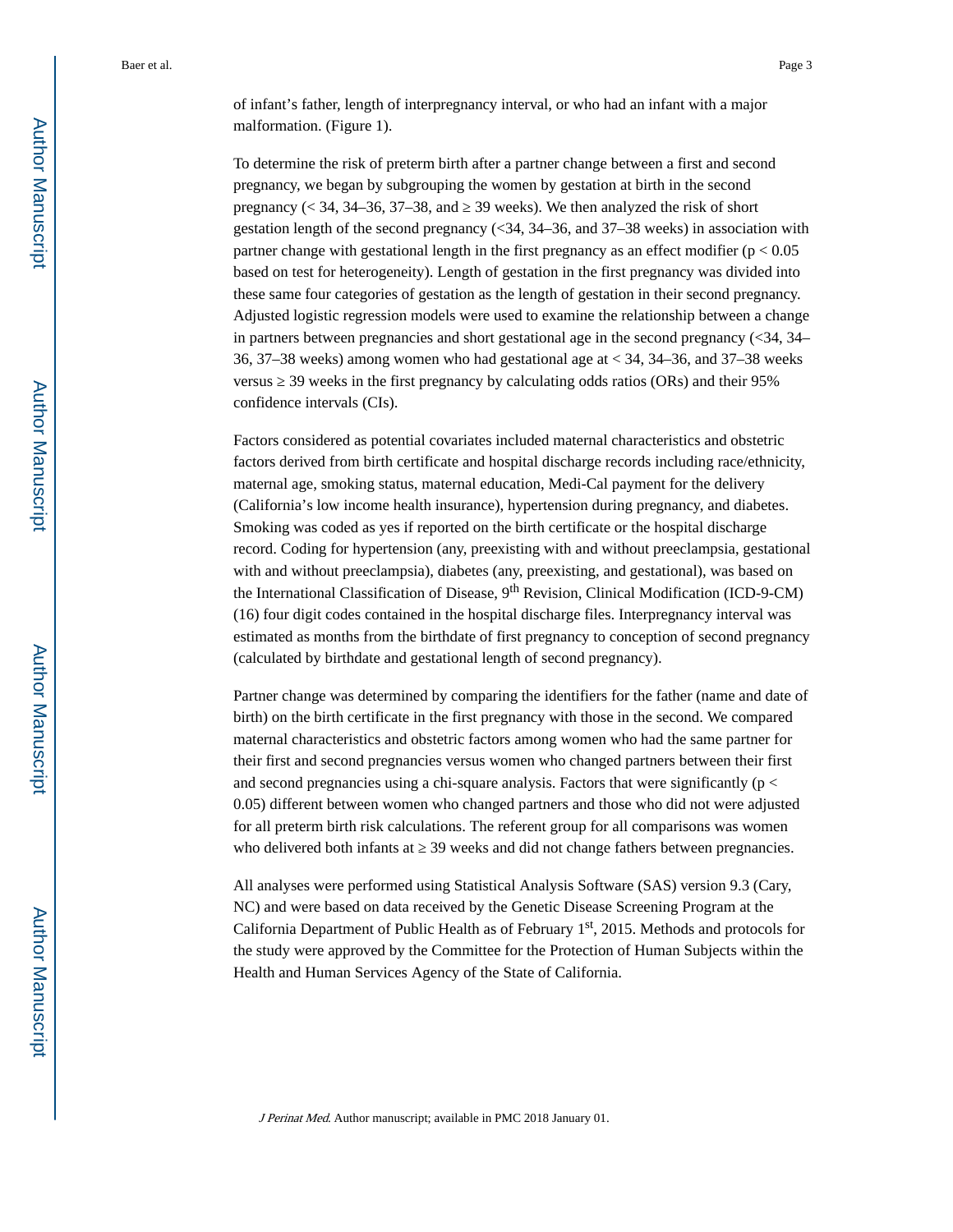# **Results**

Of the 186,724 mothers included in the cohort, 7,192 (3.9%) had a change in partner between first and second pregnancy. Women who had births associated with change in partner between their first and second pregnancy differed from the women who did not change partners: 64.7% of women who changed partners were Hispanic, compared with 43.9% of women who did not change partners. Similarly, 5.5% of women who changed partners and 1.8% of those who did not change partners were black. Women who changed partners were younger, more likely to smoke, were less educated and more likely to pay for both deliveries using Medi-Cal (Table 1).

Significantly more women who changed partners between their first and second pregnancy developed gestational hypertension (with or without preeclampsia) and fewer developed gestational diabetes in either pregnancy. However, there was no significant difference in preexisting hypertension (with or without preeclampsia) or preexisting diabetes between women who did or did not change partners between pregnancies. Interpregnancy intervals for women who changed partners were longer than for women who did not (Table 2).

Relative to women who delivered at 39 weeks in the second pregnancy and did not change partners, preterm birth risks were somewhat lower for women who changed partners between first and second pregnancy compared to those women with same partner. Compared with women who delivered both infants at  $\,$  39 weeks and did not change partners between pregnancies, women who delivered <34 weeks in their first pregnancy were more likely to deliver <34 weeks in their second pregnancy: the adjusted odds were 16.9-fold (95% CI 13.9 to 20.5) higher for women who did not change partners and 6.5-fold (95% CI 2.5 to 15.7) higher for women who changed partners between pregnancies. For the women who delivered 34–36 weeks for their first pregnancy, those who did not change partners were at an adjusted 6.0-fold (95% CI 5.2 to 7.1) higher risk of delivering  $<$  34 weeks in their second pregnancy and women who changed partners were at an adjusted 3.4-fold higher risk (95% CI 1.7 to 6.7). After adjustment for confounders, women who delivered between 37 and 38 weeks for their first pregnancy and did not change partners were 2.3-times (95% CI 2.0 to 2.6) more likely to deliver before 34 weeks in their second pregnancy while women who changed partners were not at a statistically significant increased risk (aOR 1.3, 95% CI 0.8 to 2.3). Women who gave birth before 39 weeks in their first pregnancy and changed partners for their second pregnancy were at 1.2 to 1.7-fold more likely to deliver at 39 weeks or later than women who did not change partners (Table 3).

## **Discussion**

Women in the population who changed partners were, in general, at lower risk of delivering before 39 weeks than women who did not change partners. Additionally, women who gave birth to a preterm infant in their first pregnancy and changed partners were 1.2 to 1.6-fold more likely to deliver a baby at 39 weeks or later compared with women who did not change partners.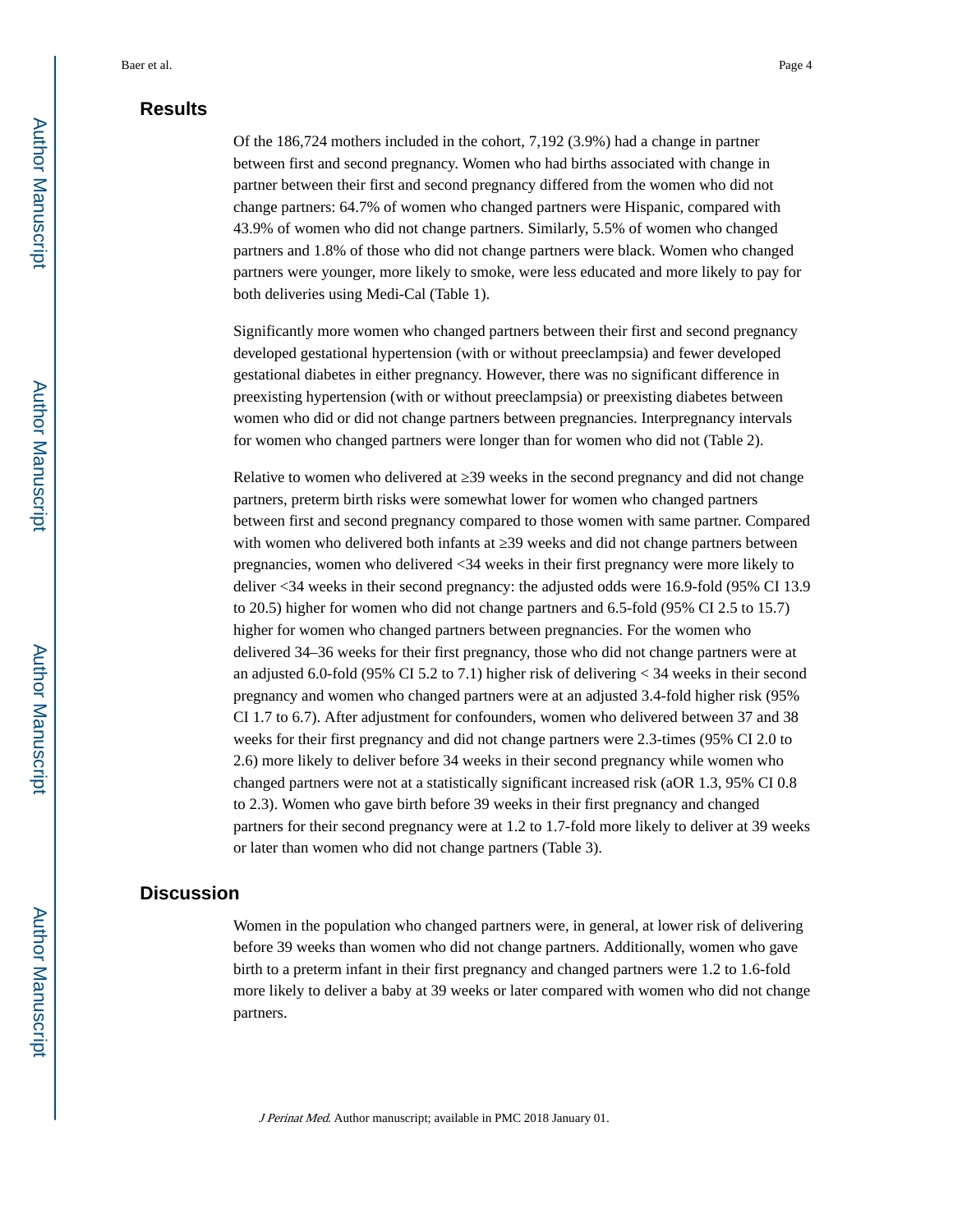This study represents one of the largest and most detailed examinations of the potential risks of change in partner on preterm birth and to our knowledge is the first to find a decreased risk of recurrent preterm birth among women who changed partners.(8) However, our study's findings must be interpreted while being mindful of its limitations. The study's administrative database did not allow for verification of paternity, but instead relied on the name and date of birth of the father listed on the birth certificate. Therefore, there are likely occurrences of inadvertent misclassification regarding partner change between pregnancies. Furthermore, there are some variables we would have liked to control for, had we been able to obtain the information, such as length of cohabitation with partners. The premise of the theory of immunologic tolerance suggests that the longer a woman is sexually cohabiting with her partner, the more likely she is to have tolerance to his antigens. Without these data, we are unable to further explore how this theory may have related to our observed results. Similarly, we did not have data on certain psychosocial or socioeconomic variables potentially related to life changes involving change in partner as either mediators or covariates, such as changes in economic status, marital status and social support. This information is important for considering social and demographic reasons for why change in partner may decrease risk of preterm birth. Four percent of the women in our study had a change of partner, while other studies report 9% to 19%.(1–3) It is likely that our observed percentages were lower than other studies due to our restriction to first and second pregnancies during a shorter seven-year time period.

We did not distinguish between spontaneous and iatrogenic preterm births in this study. Women who change partners have been shown to be more likely to develop preeclampsia and preeclampsia which increases the occurrence of iatrogenic preterm birth.(3, 5, 6) For this reason alone, one might expect change in partner to be a risk factor for preterm birth. In fact, in a large Norwegian population, Vatten and Skjaerven(5) demonstrated women who changed partners were at increased risk of preterm birth after adjusting for maternal age, birth interval and year of birth. However, our findings are consistent with other studies that have shown no effect or a decreasing effect.(8, 9) This finding is particularly important as it suggests that the partner change may be related primarily to reduced risk of spontaneous rather than iatrogenic preterm birth.

The consideration of interpregnancy interval in this type of analysis is complex. Women who change partners between pregnancies tend to have longer interpregnancy intervals, and many studies adjust for this interval in their risk analyses.(5, 8) However, since interpregnancy interval can result from two or more variables (e.g., partner change and subfertility), others have suggested stratifying or controlling for it might introduce bias into the analysis.(11, 12) To adequately consider interpregnancy interval in our analyses, we calculated our risks by either adjusting for interpregnancy interval or removing it from the model. We also stratified our analyses by interpregnancy interval (not tabled). In each of these analyses, our findings were quite similar. Women who changed partners between their first and second pregnancy were at somewhat lower risk of delivering before 39 weeks than women who did not change partners – regardless of how interpregnancy interval was considered analytically.

Our findings present a challenge to derive a pathophysiological explanation, considering that observed results were opposite of what we may have expected a priori based on other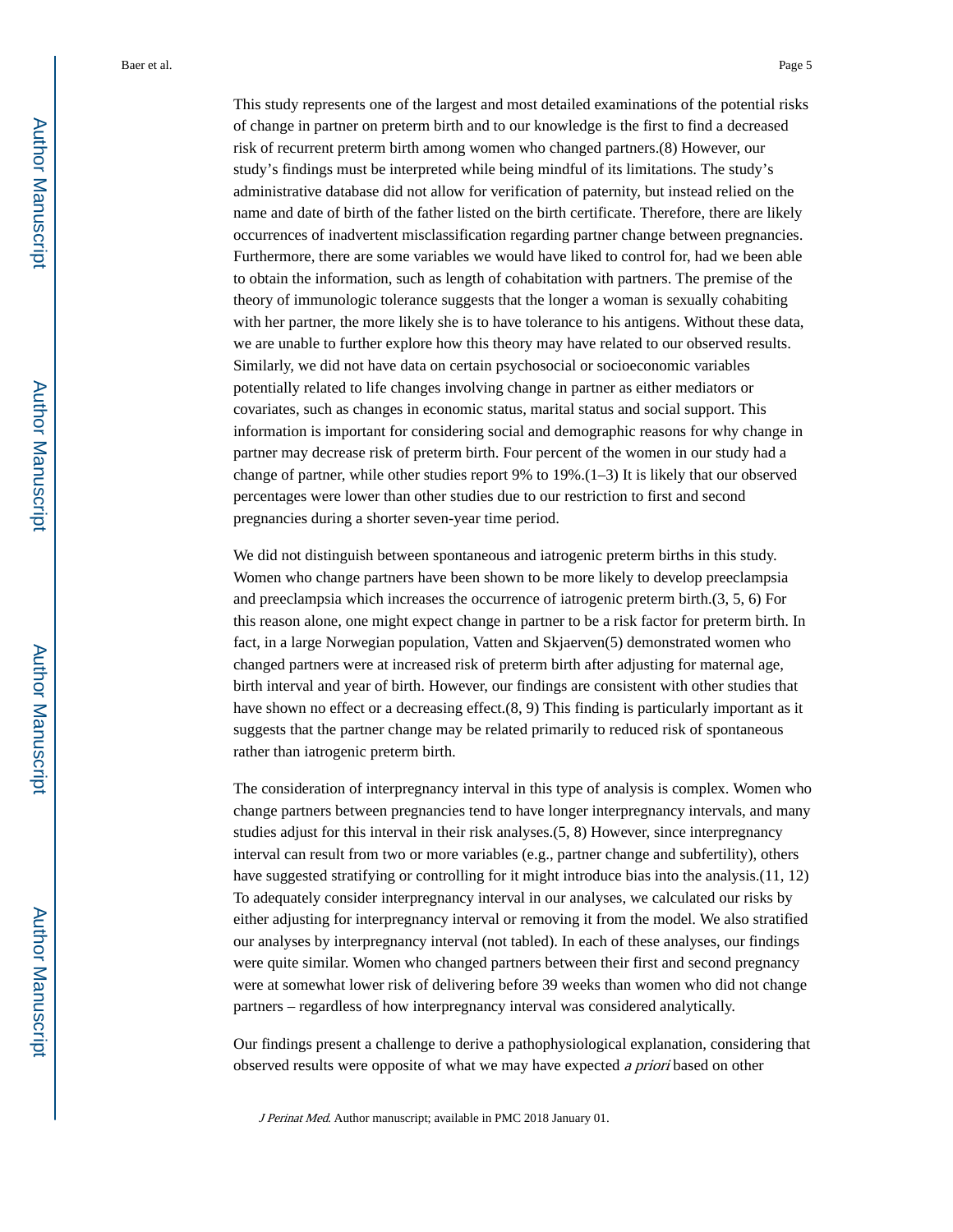outcomes of pregnancy. The causes of preterm birth have yet to be identified, however they are thought to be complex and multifactorial.(17, 18) One well described risk factor is a previous preterm birth. After adjusting for maternal factors, women who changed partners between their first and second pregnancy were at somewhat lower risk of delivering before 39 weeks than women who did not change partners. This supports the human leukocyte antigen (HLA) sharing theory which suggests that sufficient dissimilarity in HLA genotype between the mother and the father is needed in order for the mother to develop the appropriate immune tolerance for her fetus and "non-self".(8) Specifically, if preterm birth is due in part to a similar HLA genetic profile in the woman and her partner, then a change in partner would by chance be expected to result in less HLA similarity between partners in some cases, and thus lead to a reduced risk of recurrence of preterm birth. Our findings do not support the immunologic tolerance theory of risk, i.e., change in partner introduces new paternal antigen in the context of a woman having developed immunologic tolerance to the previous partner's antigens. However, as noted, we were not able to address the length of sexual cohabitation after a change in partner or the use of barrier methods of contraception. These factors relate to length of a woman's exposure to the new partner's novel paternal antigen and therefore the length of time a woman has to develop immunologic tolerance.

Although several studies have suggested the genetic risk of preterm birth lies with the mother,(19) our findings suggest the need to further investigate a possible paternal role in preterm birth. One such investigation was made by Alio and colleagues,(20) who showed advanced paternal age (> 45 years) as a risk factor for preterm birth. Because our population of women who changed partners differed in many characteristics from those who had the same partner, it is difficult to determine the paternal role in the risk of preterm birth in this population.

Further, ongoing study into the psychosocial and sociodemographic influences on preterm birth also deserves attention. Our population of women who changed partners were more likely to be Hispanic or black, were younger, more likely to smoke, less educated and more likely to pay for both deliveries using Medi-Cal. Psychosocial factors such as reduced stress or increased support, or socioeconomic factors such as improved financial status or social capital may have influenced the modified risk we demonstrated after partner change.

Further study into the effect of change in partner on preterm birth is warranted. Studies should be undertaken where more information is available on length of sexual cohabitation, marital status, psychosocial, and socioeconomic data. Further work should investigate the risk of spontaneous and iatrogenic preterm birth separately. Additionally, more research into the genetic and immune influences of change in partner and preterm birth is needed.

#### **Acknowledgments**

An abstract of these findings was presented as a poster at the 36th Annual Pregnancy Meeting of the Society of Maternal Fetal Medicine, February 1 – 4, 2016 in Atlanta, Georgia. This study was supported, in part, by funding from the Preterm Birth Initiative - California, University of California San Francisco School of Medicine; March of Dimes Prematurity Research Center at Stanford University; the Stanford Child Health Research Institute and the Stanford Clinical and Translational Science Award (CTSA) to Spectrum (UL1 TR001085). The CTSA program is led by the National Center for Advancing Translational Sciences (NCATS) at the National Institutes of Health (NIH). Also supported in part by the March of Dimes Prematurity Research Center Ohio Collaborative, the Bill and Melinda Gates Foundation, and The Eunice Kennedy Shriver National Institute of Child Health and Development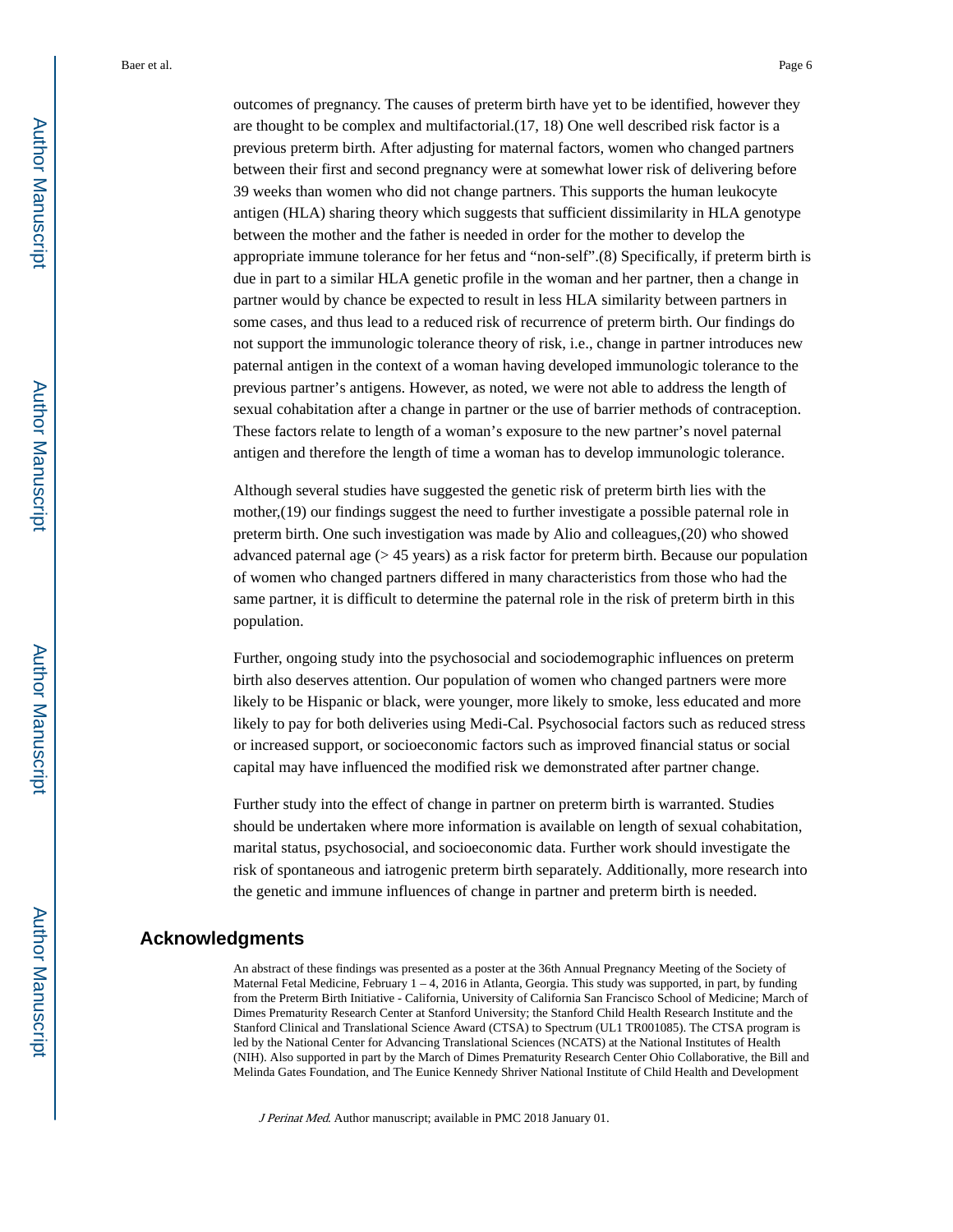(R00-HD65786). The content is solely the responsibility of the authors and does not necessarily represent the official views of the NIH.

#### **References**

- 1. Guzzo KB. New Partners, More Kids: Multiple-Partner Fertility in the United States. The Annals of the American Academy of Political and Social Science. 2014; 654(1):66–86. [PubMed: 25284822]
- 2. Dorius, C. Multipartnered fertility at midlife. National Center for Family and Marriage Research Counting Couples, Counting Families Conference; 19–20 July; Bethesda, MD. 2011.
- 3. Bandoli G, Lindsay S, Johnson DL, Kao K, Luo Y, Chambers CD. Change in paternity and select perinatal outcomes: causal or confounded? Journal of obstetrics and gynaecology : the journal of the Institute of Obstetrics and Gynaecology. 2012; 32(7):657–62. [PubMed: 22943712]
- 4. Saftlas AF, Levine RJ, Klebanoff MA, Martz KL, Ewell MG, Morris CD, et al. Abortion, changed paternity, and risk of preeclampsia in nulliparous women. American journal of epidemiology. 2003; 157(12):1108–14. [PubMed: 12796047]
- 5. Vatten LJ, Skjaerven R. Change of partner between births and adverse pregnancy outcomes. Tidsskrift for den Norske laegeforening : tidsskrift for praktisk medicin, ny raekke. 2003; 123(24): 3546–8.
- 6. Krulewitch CJ, Herman AA, Yu KF, Johnson YR. Does changing paternity contribute to the risk of intrauterine growth retardation? Paediatr Perinat Epidemiol. 1997; 11(Suppl 1):41–7. [PubMed: 9018714]
- 7. Li DK, Wi S. Changing paternity and the risk of preeclampsia/eclampsia in the subsequent pregnancy. American journal of epidemiology. 2000; 151(1):57–62. [PubMed: 10625174]
- 8. Li DK. Changing paternity and the risk of preterm delivery in the subsequent pregnancy. Epidemiology. 1999; 10(2):148–52. [PubMed: 10069250]
- 9. Basso O, Olsen J, Christensen K. Study of environmental, social, and paternal factors in preterm delivery using sibs and half sibs. A population-based study in Denmark. Journal of epidemiology and community health. 1999; 53(1):20–3. [PubMed: 10326048]
- 10. Chambers CD, Chen BH, Kalla K, Jernigan L, Jones KL. Novel risk factor in gastroschisis: change of paternity. American journal of medical genetics Part A. 2007; 143A(7):653–9. [PubMed: 17163540]
- 11. Basso O, Christensen K, Olsen J. Higher risk of pre-eclampsia after change of partner. An effect of longer interpregnancy intervals? Epidemiology. 2001; 12(6):624–9. [PubMed: 11679788]
- 12. Zhang J, Patel G. Partner change and perinatal outcomes: a systematic review. Paediatr Perinat Epidemiol. 2007; 21(Suppl 1):46–57. [PubMed: 17593197]
- 13. Robillard PY, Dekker G, Chaouat G, Hulsey TC, Saftlas A. Epidemiological studies on primipaternity and immunology in preeclampsia--a statement after twelve years of workshops. Journal of reproductive immunology. 2011; 89(2):104–17. [PubMed: 21543120]
- 14. Saftlas AF, Rubenstein L, Prater K, Harland KK, Field E, Triche EW. Cumulative exposure to paternal seminal fluid prior to conception and subsequent risk of preeclampsia. Journal of reproductive immunology. 2014; 101–102:104–10.
- 15. Triche EW, Harland KK, Field EH, Rubenstein LM, Saftlas AF. Maternal-fetal HLA sharing and preeclampsia: variation in effects by seminal fluid exposure in a case-control study of nulliparous women in Iowa. Journal of reproductive immunology. 2014; 101–102:111–9.
- 16. Association AM. International Classification of Diseases: ICD-9-CM 2008. 2008. Vol. 2007. Chicago, IL: American Medical Association; 2007.
- 17. Romero R, Dey SK, Fisher SJ. Preterm labor: one syndrome, many causes. Science. 2014; 345(6198):760–5. [PubMed: 25124429]
- 18. Goldenberg RL, Culhane JF, Iams JD, Romero R. Epidemiology and causes of preterm birth. Lancet. 2008; 371(9606):75–84. [PubMed: 18177778]
- 19. Boyd HA, Poulsen G, Wohlfahrt J, Murray JC, Feenstra B, Melbye M. Maternal contributions to preterm delivery. Am J Epidemiol. 2009; 170(11):1358–64. [PubMed: 19854807]
- 20. Alio AP, Salihu HM, McIntosh C, August EM, Weldeselasse H, Sanchez E, et al. The effect of paternal age on fetal birth outcomes. Am J Mens Health. 2012; 6(5):427–35. [PubMed: 22564913]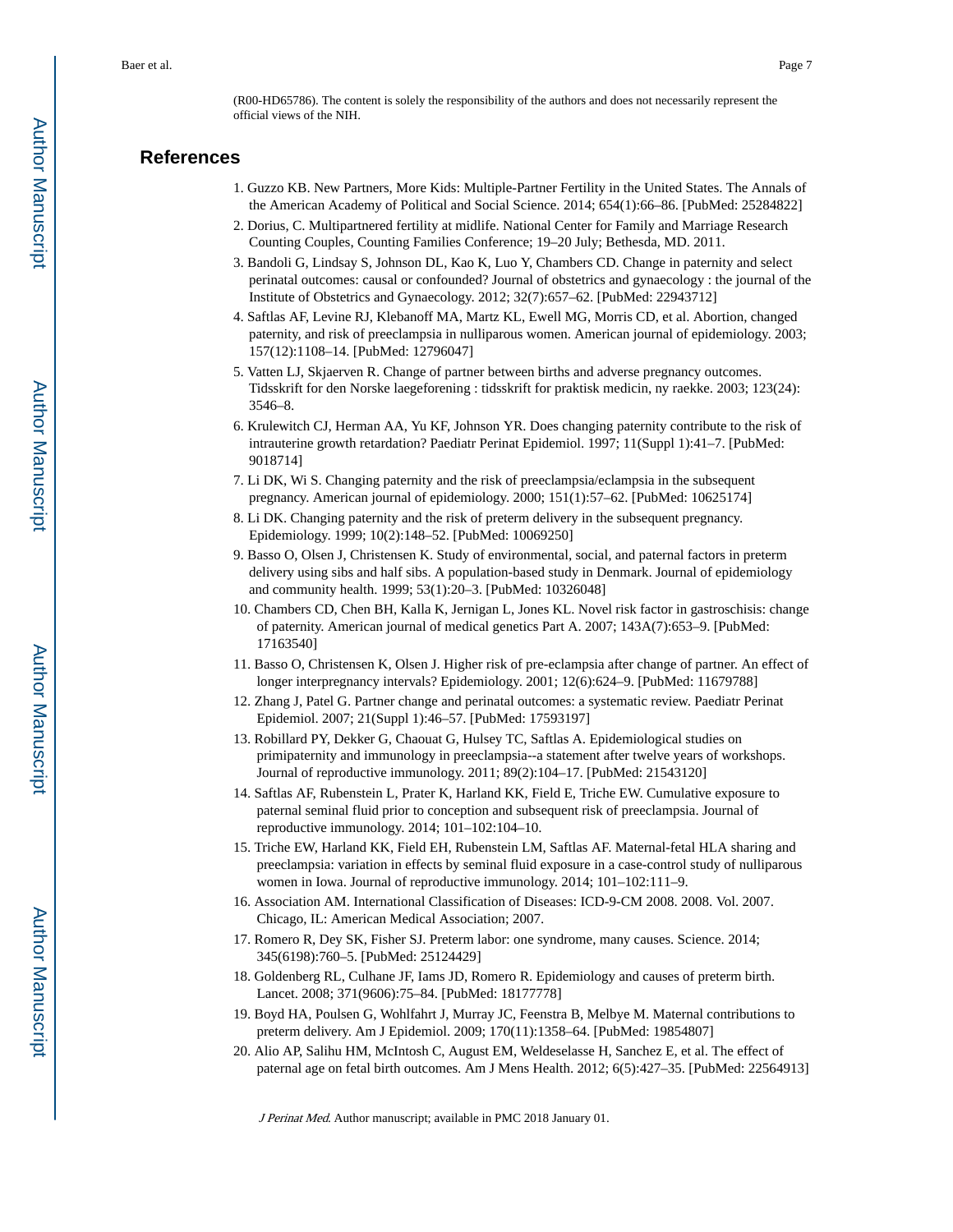# Singleton live birth cohort, 2005-2011, California N=3,767,337 Women with two or more singletons N=700,634 women with 1,247,434 births Linked to hospital discharge data N=489,787 women with 1,036,587 births Nulligravida and nullipara at the first pregnancy and primigravid and primipara at the second pregnancy N=234,020 women and 234,020 sibling pairs Gestational age 20 to 44 weeks in both pregnancies N=221,776 women and 221,776 sibling pairs Infant had no major malformations N=213,212 women and 213,212 sibling pairs Not missing paternity or interpregnancy interval information N=186,724 women and 186,724 sibling pairs

**Figure 1.**  Sample selection

Author Manuscript Author Manuscript

 Author ManuscriptAuthor Manuscript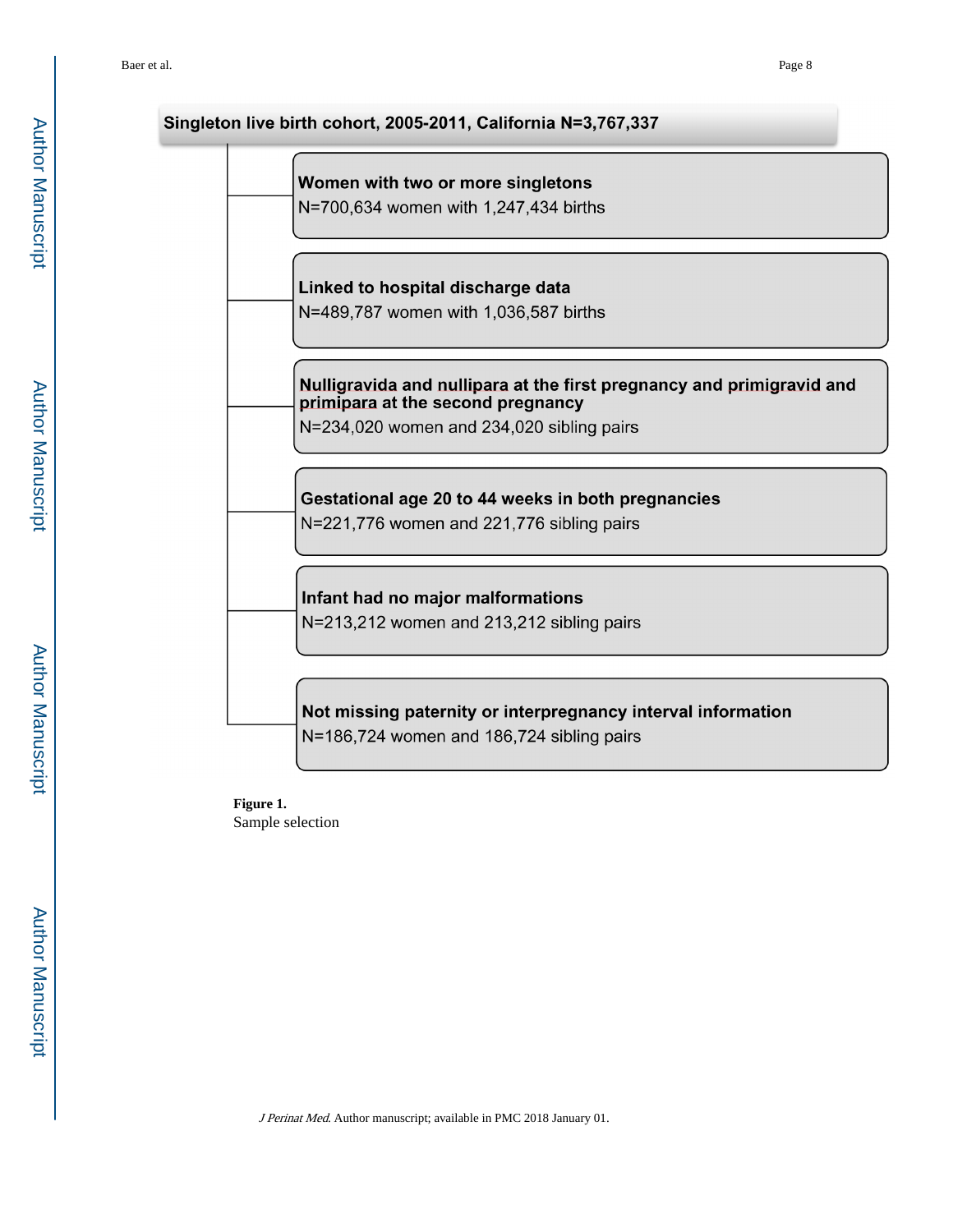#### **Table 1**

#### Maternal characteristics by change in partner

|                                                                      | <b>Changed partner</b> |                  |
|----------------------------------------------------------------------|------------------------|------------------|
|                                                                      | No                     | Yes              |
| <b>Maternal characteristic</b>                                       | n (%)                  | $\mathbf{n}(\%)$ |
| Sample                                                               | 179,532                | 7,192            |
| Race/ethnicity $I$                                                   |                        |                  |
| American Indian/Alaska Native                                        | 509(0.3)               | 32(0.4)          |
| Asian                                                                | 32,637 (18.5)          | 511 (7.2)        |
| <b>Black</b>                                                         | 3,095(1.8)             | 394(5.5)         |
| Hawaiian/Pacific Islander                                            | 616(0.3)               | 34(0.5)          |
| Hispanic                                                             | 77,526 (43.9)          | 4,617(64.7)      |
| Other                                                                | 1,361(0.8)             | 64(0.9)          |
| Two or more                                                          | 3,677(2.1)             | 224(3.1)         |
| White, not Hispanic                                                  | 57,262 (32.4)          | 1,261 (17.7)     |
| Mother's age (years) <sup>1</sup>                                    |                        |                  |
| <18, both pregnancies                                                | 1,110(0.6)             | 107(1.5)         |
| <18 1st pregnancy, $> 18 - 34$ 2 <sup>nd</sup> pregnancy             | 6,560(3.7)             | 1,375 (19.1)     |
| $18 - 34$ , both pregnancies                                         | 140,355 (78.2)         | 5,350 (74.4)     |
| $18 - 34$ 1 <sup>st</sup> pregnancy, > 34 2 <sup>nd</sup> pregnancy  | 17,970 (10.0)          | 240 (3.3)        |
| Smoked during pregnancy $l$                                          |                        |                  |
| Neither pregnancy                                                    | 175, 102 (97.5)        | 6,779 (94.3)     |
| 1 <sup>st</sup> pregnancy, not 2 <sup>nd</sup>                       | 1,727(1.0)             | 118 (1.6)        |
| 2 <sup>nd</sup> pregnancy, not 1 <sup>st</sup>                       | 2,264(1.3)             | 251 (3.5)        |
| Both pregnancies                                                     | 439(0.2)               | 44(0.6)          |
| Maternal education <sup>1</sup>                                      |                        |                  |
| < 12 years, both pregnancies                                         | 25,887 (16.3)          | 1,823 (29.3)     |
| $<$ 12 years 1 <sup>st</sup> pregnancy, 12 years 2 <sup>nd</sup>     | 7,950(5.0)             | 931 (15.0)       |
| $<$ 12 years 1 <sup>st</sup> pregnancy, $>$ 12 years 2 <sup>nd</sup> | 1,725(1.1)             | 257(4.1)         |
| 12 years, both pregnancies                                           | 21,009 (13.2)          | 1,240 (19.9)     |
| 12 years $1st$ pregnancy, > 12 years $2nd$                           | 7,338 (4.6)            | 591 (9.5)        |
| $> 12$ years, both pregnancies                                       | 95,007 (59.8)          | 1,376 (22.1)     |
| Medi-Cal payment for delivery $\frac{1}{2}$                          |                        |                  |
| Neither pregnancy                                                    | 106,010 (59.2)         | 1,679(23.5)      |
| $1st$ pregnancy, not $2nd$                                           | 10,050(5.6)            | 760 (10.6)       |
| 2 <sup>nd</sup> pregnancy, not 1 <sup>st</sup>                       | 9,278(5.2)             | 858 (12.0)       |
| Both pregnancies                                                     | 53,740 (30.0)          | 3,860 (53.9)     |

 $<sup>I</sup>$ Indicates p < 0.05 by chi-square</sup>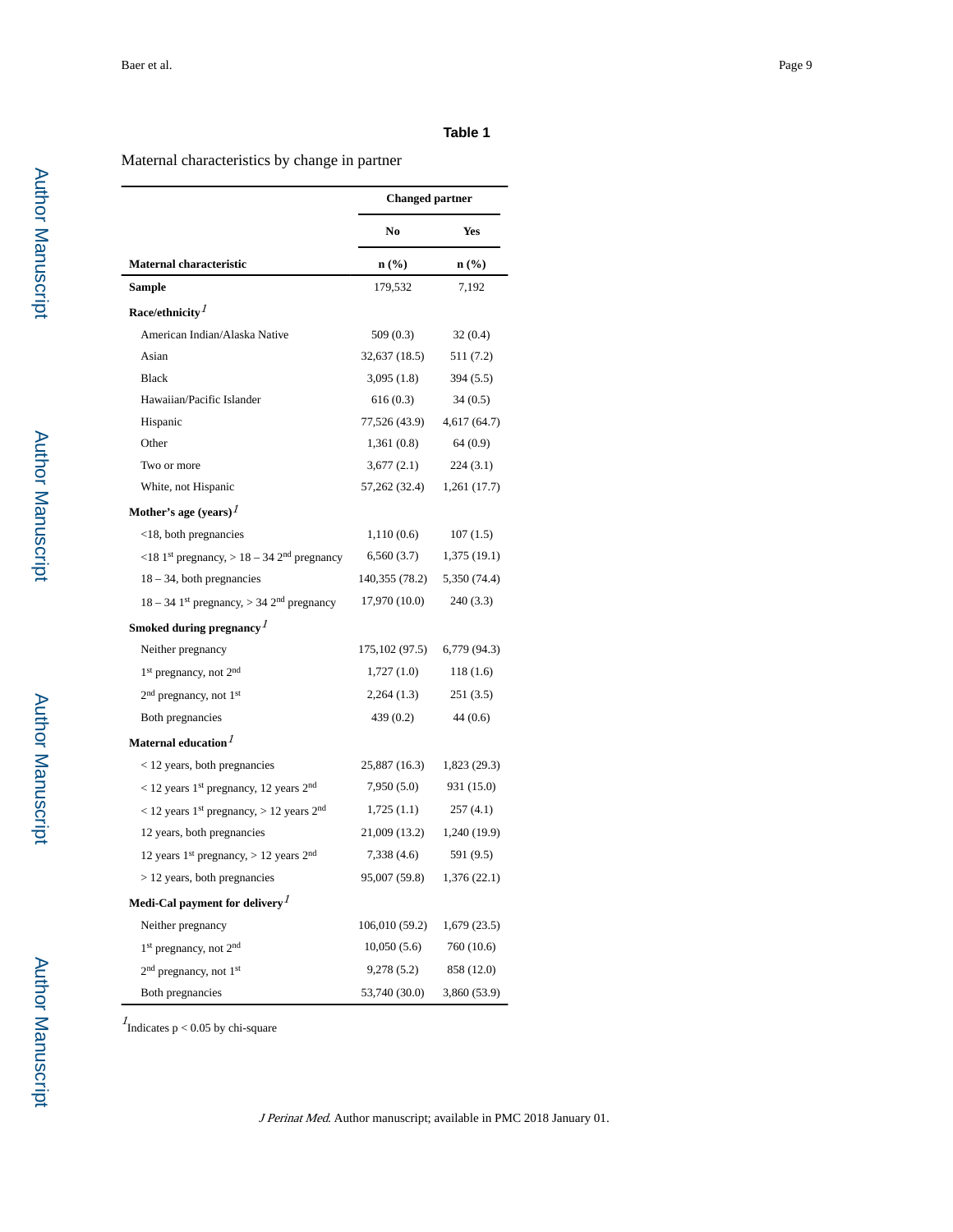#### **Table 2**

#### Obstetric factors by change in partner

|                                                            | <b>Changed Partner</b> |                  |
|------------------------------------------------------------|------------------------|------------------|
|                                                            | N <sub>0</sub>         | Yes              |
|                                                            | n (%)                  | $\mathbf{n}(\%)$ |
| <b>Sample</b>                                              | 179,532                | 7,192            |
| <b>Hypertension disorder</b>                               |                        |                  |
| No hypertension disorder in either pregnancy $\frac{1}{2}$ | 164,360 (91.5)         | 6,482(90.1)      |
| Pre-existing hypertension without preeclampsia             |                        |                  |
| Neither pregnancy                                          | 164,360 (99.4)         | 6,482(99.5)      |
| 2 <sup>nd</sup> pregnancy, not 1 <sup>st</sup>             | 353 (0.2)              | 17(0.3)          |
| Both pregnancies                                           | 702 (0.4)              | 17(0.3)          |
| Pre-existing hypertension with preeclampsia                |                        |                  |
| Neither pregnancy                                          | 164,360 (99.9)         | 6,482 (99.9)     |
| 2 <sup>nd</sup> pregnancy, not 1 <sup>st</sup>             | 59 (0.0)               | 4(0.1)           |
| Both pregnancies                                           | 155(0.1)               | 3(0.1)           |
| Gestational hypertension without preeclampsia <sup>1</sup> |                        |                  |
| Neither pregnancy                                          | 164,360 (97.0)         | 6,482 (96.3)     |
| 1 <sup>st</sup> pregnancy, not 2 <sup>nd</sup>             | 3,689 (2.2)            | 170(2.5)         |
| 2 <sup>nd</sup> pregnancy, not 1 <sup>st</sup>             | 972 (0.6)              | 72(1.1)          |
| Both pregnancies                                           | 379 (0.2)              | 10(0.1)          |
| Gestational hypertension with preeclampsia $I$             |                        |                  |
| Neither pregnancy                                          | 164,360 (96.1)         | 6,482(95.0)      |
| 1 <sup>st</sup> pregnancy, not 2 <sup>nd</sup>             | 4,987(2.9)             | 247(3.6)         |
| 2 <sup>nd</sup> pregnancy, not 1 <sup>st</sup>             | 1,108(0.6)             | 65(1.0)          |
| Both pregnancies                                           | 569 (0.3)              | 31(0.5)          |
| <b>Diabetes</b>                                            |                        |                  |
| Pre-existing diabetes                                      |                        |                  |
| Neither pregnancy                                          | 162,492 (99.2)         | 6,725 (99.2)     |
| 2 <sup>nd</sup> pregnancy, not 1 <sup>st</sup>             | 379 (0.2)              | 20(0.3)          |
| Both pregnancies                                           | 1,011(0.6)             | 34(0.5)          |
| Gestational diabetes $^I$                                  |                        |                  |
| Neither pregnancy                                          | 162,492 (91.1)         | 6,725(94.0)      |
| $1st$ pregnancy, not $2nd$                                 | 4,302(2.4)             | 115(1.6)         |
| 2 <sup>nd</sup> pregnancy, not 1 <sup>st</sup>             | 7,391(4.1)             | 249(3.5)         |
| <b>Both pregnancies</b>                                    | 4,235(2.4)             | 69(1.0)          |
| Interpregnancy interval*                                   |                        |                  |
| $< 6$ months                                               | 13,258 (7.4)           | 304(4.2)         |
| $6 - 12$ months                                            | 34,038 (19.0)          | 735 (10.2)       |
| $12 - 17$ months                                           | 41,939 (23.4)          | 990 (13.8)       |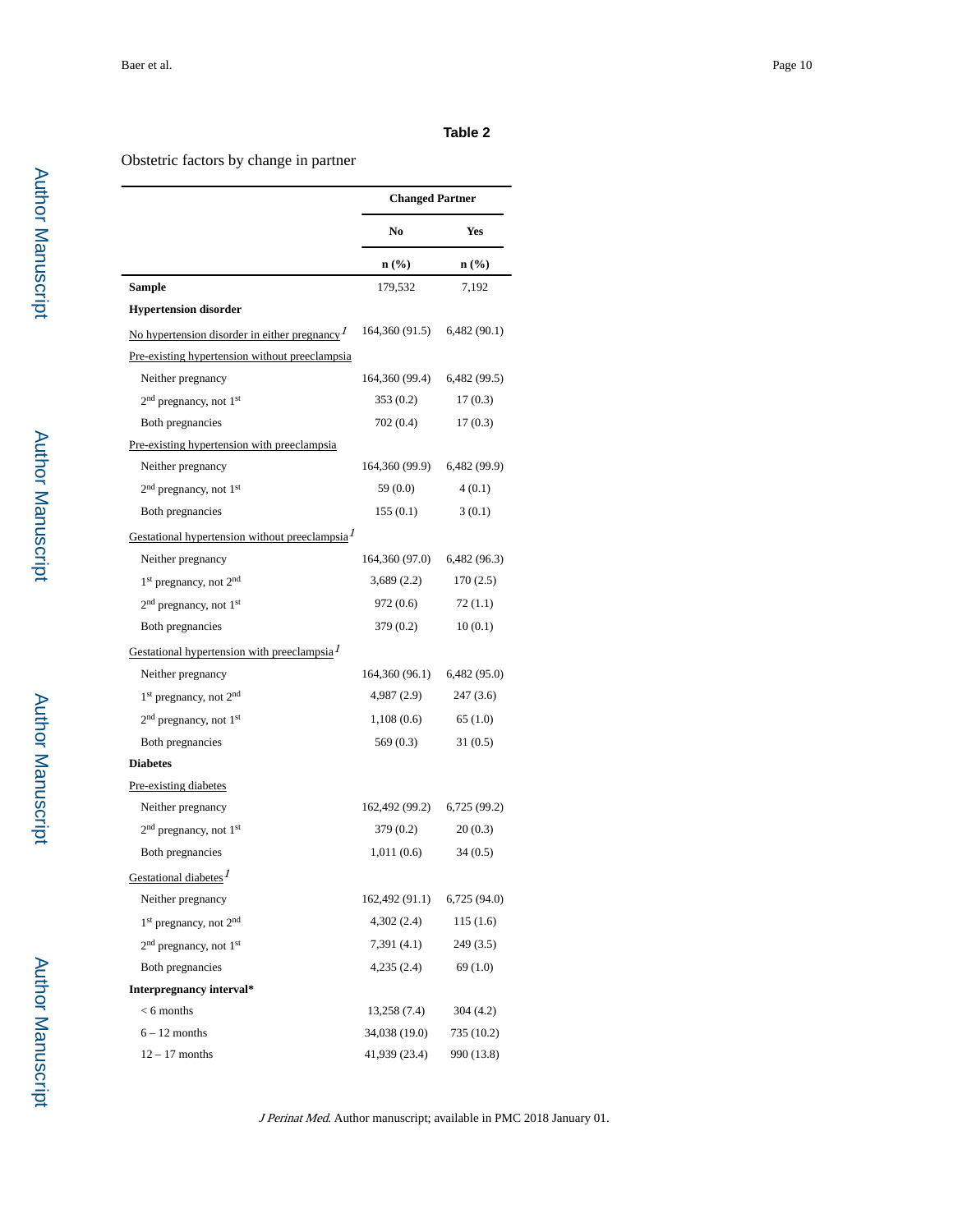$\overline{\phantom{0}}$ 

j.

|                        | <b>Changed Partner</b> |                  |
|------------------------|------------------------|------------------|
|                        | N <sub>0</sub>         | Yes              |
|                        | $\mathbf{n}(\%)$       | $\mathbf{n}(\%)$ |
| $18 - 35$ months       | 68,213 (38.0)          | 2,631(36.6)      |
| $36 - 47$ months       | 14,962 (8.3)           | 1,366(19.0)      |
| 48 months <sup>2</sup> | 7,122(4.0)             | 1,166(16.2)      |

 $<sup>I</sup>$ Indicates p < 0.05 by chi-square</sup>

 $2$ Study population included 7 years of births